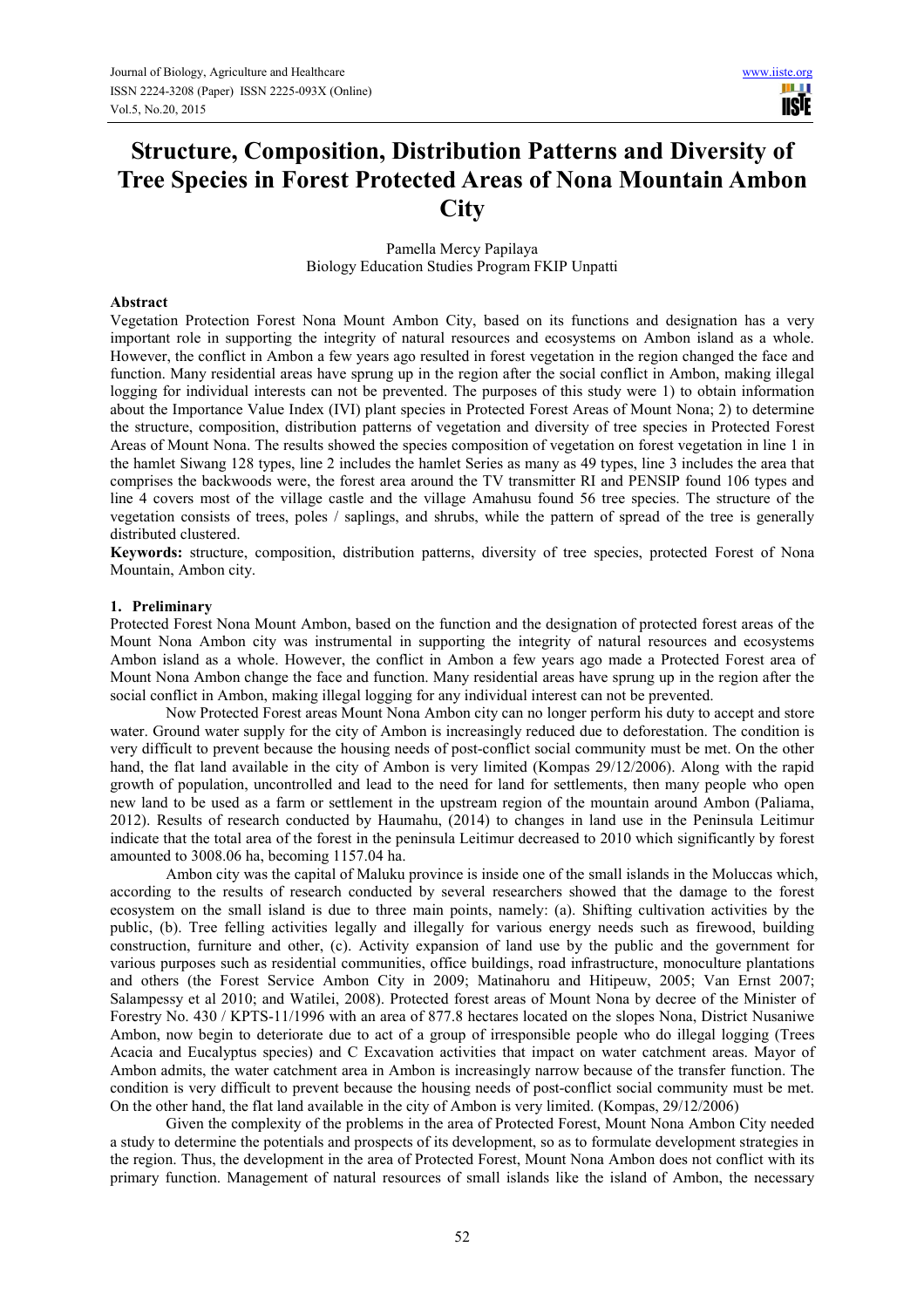vigilance high, because the exploitation of natural resources, excessive impact on the extinction of biological resources locally endemic, and threats to water resources initially been limited, as one of the main identifier of small islands -Miami small (Jacob, A. 2013).

Research regarding ecological aspects that describe the structure and composition of tree species making up the stand as well as the diversity of trees in the Forest Preserve Mount Nona Ambon is very important. Results from this study are expected to have a great benefit, both in supporting the program management of protected forests and to improve science and technology fields of biology, ecology, and forestry. Study of Structure and Composition of forest vegetation and trees of this region is very necessary before the extinction of plant species that are likely potential and usefulness of the information has not been disclosed anyway. The purpose of this research is to study the structure and composition of stands and diversity of tree species in Protected Forest area of Mount Nona Ambon to obtain data on species richness, diversity of species and stand structure. Expected Protected Forest areas Mount Nona Ambon City can be used as a source of learning and research. Expected results of this research data into information which can be used by all parties as the conservation of natural resources and conservation management.

# **RESEARCH METHODS**

The study was conducted in the area of Protected Forest, Mount Nona Ambon based division of Ambon city administration are located in the Peninsula Leitimur Ambon Island with an area of 877.78 hectares of forest, located at an altitude of  $\pm 600$  m above sea level - 1200 m above sea level. Geographically Protected Forest, Mount Nona is located in a position 128'08'24 North Latitude and -3'45'36 'east longitude-1121 m above sea level with the boundaries of regions as follows:

North: Sea in the Bay of Ambon outer West: bordering villages Amahusu East: bordering hamlet Series

South: bordering villages Latuhalat

# **Data collection technique**

Preceding the study, carried out the data collection in advance in the form of literature. Then do the exploration / survey to determine the general picture and determine the location of which will be observed. This study does not cover the entire area of Protected Forest, Mount Nona Ambon, but the chosen location is considered to represent the entire region to study the diversity of tree species. Implementing research in October 2014 until January 2015 is housed in 4 different locations used two approaches: 1). Vegetation analysis that aims to study the composition of tree species which are dominant in the study area as well as data quantitative and 2). Floristic study that aims to collect data diversity of tree species in the study area along its distribution.



# **a). Analysis of Vegetation**

This research was conducted using the method of plot that makes the plots footage on some land use. Protected Forest Areas of Mount Nona Ambon city is divided into four broad lines of research with each lane of 0.4 ha (20x200 m 2). Can be explained as follows:

1, Line 1 includes forest hamlet Siwang

- 2. Line 2 covers the woods in the hamlet Series
- 3. Line 3 covers the woods around the village Wara, TVRI transmitter and PENSIP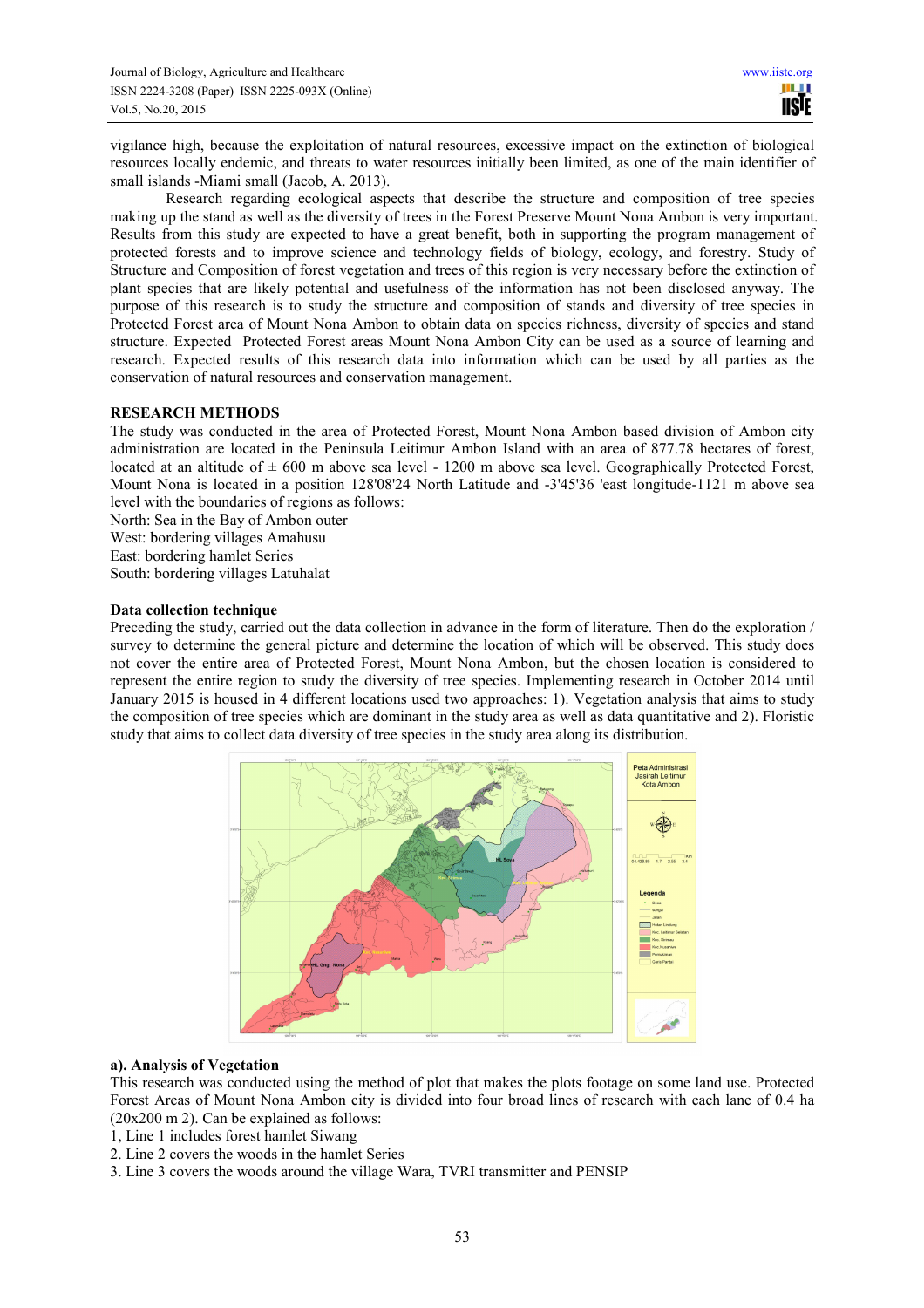4. Line 4 covers in part the forest around the village castle and the village Amahusu

In each lane made research plots measuring  $20 \text{ m} \times 20 \text{ m}$  for the enumeration of trees. Of each plot were made sub plot measuring 10 m  $\bar{x}$  10 m for enumeration to level the pole. In the subplot was made sub-sub plots measuring 5 m x 5 m to observe the type of stake. All trees with stems  $\geq 10$  cm (height 130 cm from the ground) located in the plot footage measured its circumference. Identification of tree species is done directly in the field using a local name and which can be identified using the scientific name, while for individuals who are not known to be directly carried herbarium sample collection. Identify the type of setup to the level of species and differentiated based on their morphological appearance (morphospecies).

Morphological observations done in the field, and for specimens of unknown species were collected and arranged on old newspapers and put in a plastic bag. Furthermore, the specimen given 70% alcohol to wet enough so it does not rot and then dried in the Herbarium Unpatti Biology Laboratory. The process of making herbarium using the "Schweinfruith Method" (Bridson and Forman, 1989) international standard and will be recorded as the database using Brahms ("Biodiversity Research and Herbarium Management System"). Identification carried out also by using List Name Trees of North Maluku and Maluku Selatan (1975) and The Concise Flora Of Singapore. Gymnosperm and dicotyledons. Atlas of seed plants, Backer.



A: Unit contoh risalah pancang (5m x 5m)

- B: Unit contoh risalah tiang (10m x 10m)
- C: Unit contoh risalah pohon (20m x 20m)
- **Description**
- A. Sample unit of stake treatise
- B. Sample unit of pole treatise
- C. Sample unit of tree treatise

# **c. Data analysis**

Analysis of data using least square method to calculate the density, frequency and dominance of each species. Density is the number of individuals of a species per hectare; the frequency is calculated based on the number of plots in which a species that is found to be divided by the total number of plots; dominance are expressed by basal area of each species per hectare of trees and saplings. The closing crown is used for the undergrowth plants. The relative value of the three parameters can be calculated in the following manner (Cox, 1992).

#### **The importance**

To determine the type of plants that dominate in a research plot analysis to calculate the significance of each study plot.

 $NP = KR + FR + DR$ 

 $NP =$  value is important;  $KR =$  Relative Density;  $FR =$  Relative Frequency and  $DR =$  Dominance Relative The species composition is calculated based on the number of plant species found.

• Vegetation structure was measured by high stands of vegetation:

If the height stands of  $> 25$ m, including the stratum A

If the height of the stand 10 m-25 m, included in the stratum B

If the height stands 4m20m, including in stratum C

If the height of the stand is1m-4m, including the stratum D

If high-standing 0m 1m, including the stratum E

#### **Diversity of species**

To determine the species diversity were calculated using Shannon formula Wienner (Kent and Paddy, 1992), as follows:

$$
i = n
$$
  
H' = log pi pi – $\Sigma$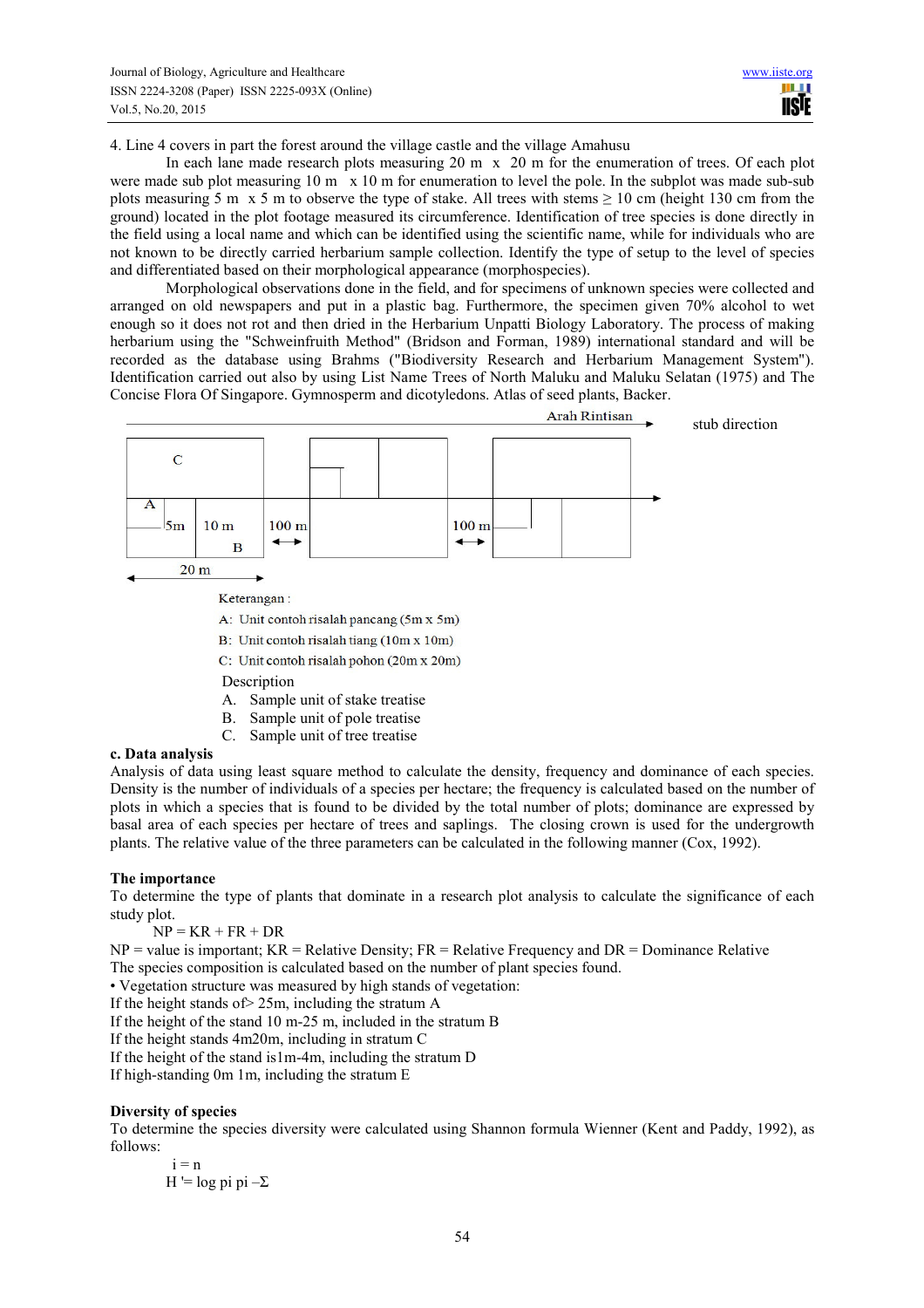$H =$  index of species diversity

pi = proportion of an individual species-i with the number of individuals of all kinds

## **Spreading pattern Tree Species**

Determining the pattern of distribution of species uses the Poisson distribution model, by calculating the value of Chi-Square X2). If the value of X2 count <than the tx2 table, then the distribution pattern is random (random). If the opposite occurs, the distribution pattern is non-random. In this case there are two possible patterns of distribution of species that regularly (regular) and clumped (clumped). Steps to be taken are to calculate the variance (V). If  $V \Rightarrow 1$  then clumped distribution pattern, and if  $V = \le 1$  then the regular distribution pattern (Barbour et al. 1987 and Goldsmith et al.1986).

## **RESULTS AND DISCUSSION**

## **1. Composition Type and Structure Plant Vegetation and Stands Down**

The results of the analysis of vegetation structure that shows the types of plants with large INP are categorized as the main constituent of plant communities in the area of Protected Forest in Mount Nona Ambon. These species are found in all the plots / sample plots. According to Kimmins (1987), variations in the composition and structure in a community among others, are influenced by plant phenology, dispersal, and the birth rate. In addition to fertility and fecundity different for each species also influence the success into a new individual. Important Value Index of plant species in a community is one parameter that indicates the role of plant species in

the community. The presence of a species in an area shows adaptability to a wide habitat and tolerance to environmental conditions.

Based on the results of enumeration plant in the Protected Forest area of Mount Nona Ambon, recorded the composition of species diversity on the location of the observation is quite varied at the level of shrubs, poles, and trees. The composition of this diversity is high. This strongly suggests the main functions of Protected Forest areas Mount Nona Ambon City,. As regulated by Law No. 41 of 1999 on Forestry works for the protection of life support systems to regulate water flow, preventing floods, controlling erosion, preventing sea water intrusion and maintaining soil fertility. This function is determined by the vegetation that covered the region with a diversity of the plant vegetation component.

The species composition at the rate of a shrub found in the area of Protected Forest, Mount Nona Ambon, the kinds of plants that make up the lower generally members of tribes Poceae, Cyperaceae, Araceae, Asteraceae, ferns. There are 143 species found in the four fields of research can be described as follows:

- 1. In line 1 the type of shrub found comprising 12 families, 16 genera and 32 species.
- 2. In line 2 types of shrub found comprising 15 families, 17 genera and 24 species.
- 3. In line 3 the type of shrub found consisted of 18 families, 34 genera and 52 species.
- 4. In lane 4 shrub species were found to consist of 14 families, 18 genera and 35 species.

Undergrowth found in research plots in the form of herbaceous plants and shrubs and low plants that cover the bottom of a forest area. Thus the crop function here is to resist the destructive power of items to the falling rain and swift flow of water over the soil surface due to lower plants add soil organic matter and transfer that increase the soil's ability to absorb and resist the flow of rainwater that falls (Dewi, et al, 2008).

The undergrowth is a constituent plant community forest floor near the bottom surface of the ground. This plant is generally in the form of grasses, herbs, shrubs or low shrubs. These types of vegetation there are annual, biannual or perennial with a form of solitary life, with family, upright creeping or climbing. The types of plants that make up the undergrowth plants are generally members of tribes Poceae, Cyperaceae, Araceae, Asteraceae, ferns and others (Indriyanto, 2006).

The types of shrub found in the four fields of research in which there are ten kinds, of which have an important value index (IVI), the largest that can be described as follows:

## **Vegetation structure On Track I**

 Vegetation structure at line 1 in the Protected Forest area of Mount Nona passed largely Siwang village area. On this track types shrub found in the village forest land among Siwang that there are ten kinds, of which have an important value index (IVI), the largest. In the forest or on line 1 Siwang village, shrub species most important value is high ferns (Dryopteris amboinensis) amounted to 57.68% (Fig.1). Dryopteris presence amboinensis on the forest path 1 or the village Siwang big enough for the type of ferns is one kind of local Ambon that have high adaptability to environmental factors and including pioneering plants (Monk et al, 2000). This species is found in all the altitude above sea level.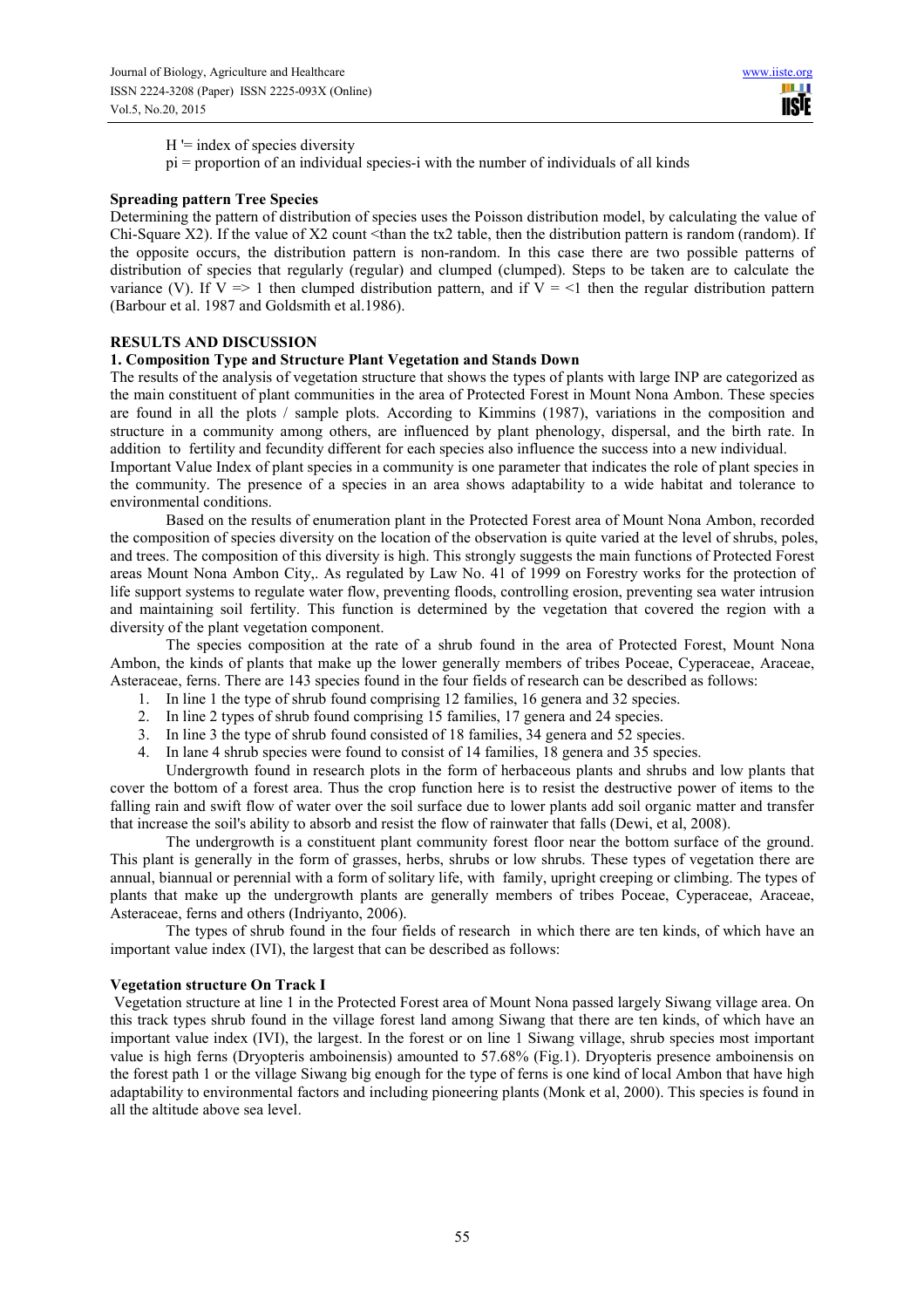

At the poles, the species composition there are 106 species, of which there are ten types with the greatest INP, as shown in Table 1, which puts Gandaria (Bouea macrophylla) as the most dominant plant with an IVI of 36.21%. Gandaria as one of the types of these ecologically, has a particularly important role in restoring the health of the soil and water resources as well the availability of nutrients for leaf litter Gandaria pretty solid. This situation, according to Santoso (2000) that the presence of plants, especially the availability of litter, and the crown form a good root system, in general, will affect the content of organic matter, humification and nutrient content in general. Gandaria also has the ability to spread the seeds that is high enough so that it can quickly dominate this formation as well as Rutong guava (Eugenia malacensis) and Mangustang (Garcinia mangostana).

| Table 1. Type of Plant Level Pole Largest IVI on Line 1 |                                     |           |  |  |
|---------------------------------------------------------|-------------------------------------|-----------|--|--|
| N <sub>0</sub>                                          | Name Plant                          | INP $(%)$ |  |  |
|                                                         | Gandaria (Bouea macrophylla)        | 36.21     |  |  |
| 2                                                       | Rutong guava (Eugenia malaccensis)  | 29.74     |  |  |
| $\mathcal{E}$                                           | Manggustang (Garcinia mangostana)   | 26.35     |  |  |
| $\overline{4}$                                          | Ekor tusa (Acalypha grandis)        | 24.67     |  |  |
| 5                                                       | Bau tree (Hibiscus teleaceus)       | 18.43     |  |  |
| 6                                                       | Barabu mango (Cerbera manghas)      | 16.37     |  |  |
|                                                         | Salawaku (Albizzia falcate)         | 15.2      |  |  |
| 8                                                       | Pateh basar (Leucaena glauca)       | 12.1      |  |  |
| 9                                                       | Mountain pine (Casuarina rumphiana) | 10.82     |  |  |
| 10                                                      | Mango (Mangifera indica)            | 10.13     |  |  |

# **Vegetation structure On Line 2**

 The structure of the vegetation on track 2 on the Protected Forest area of Mount Nona passed largely hamlet Series. The types of shrub found in this area of which there are eight species that has an important value index (IVI), the largest. On this track the most high shrub species important value is the plant arrowroot (Maranta arundinaceae) amounted to 54.87% (Figure 2). Maranta arundinaceae is included in the undergrowth which tribes Marantaceae growing with shade and moist, are found in the rain forest floor habitat (Wikipedia, 2015)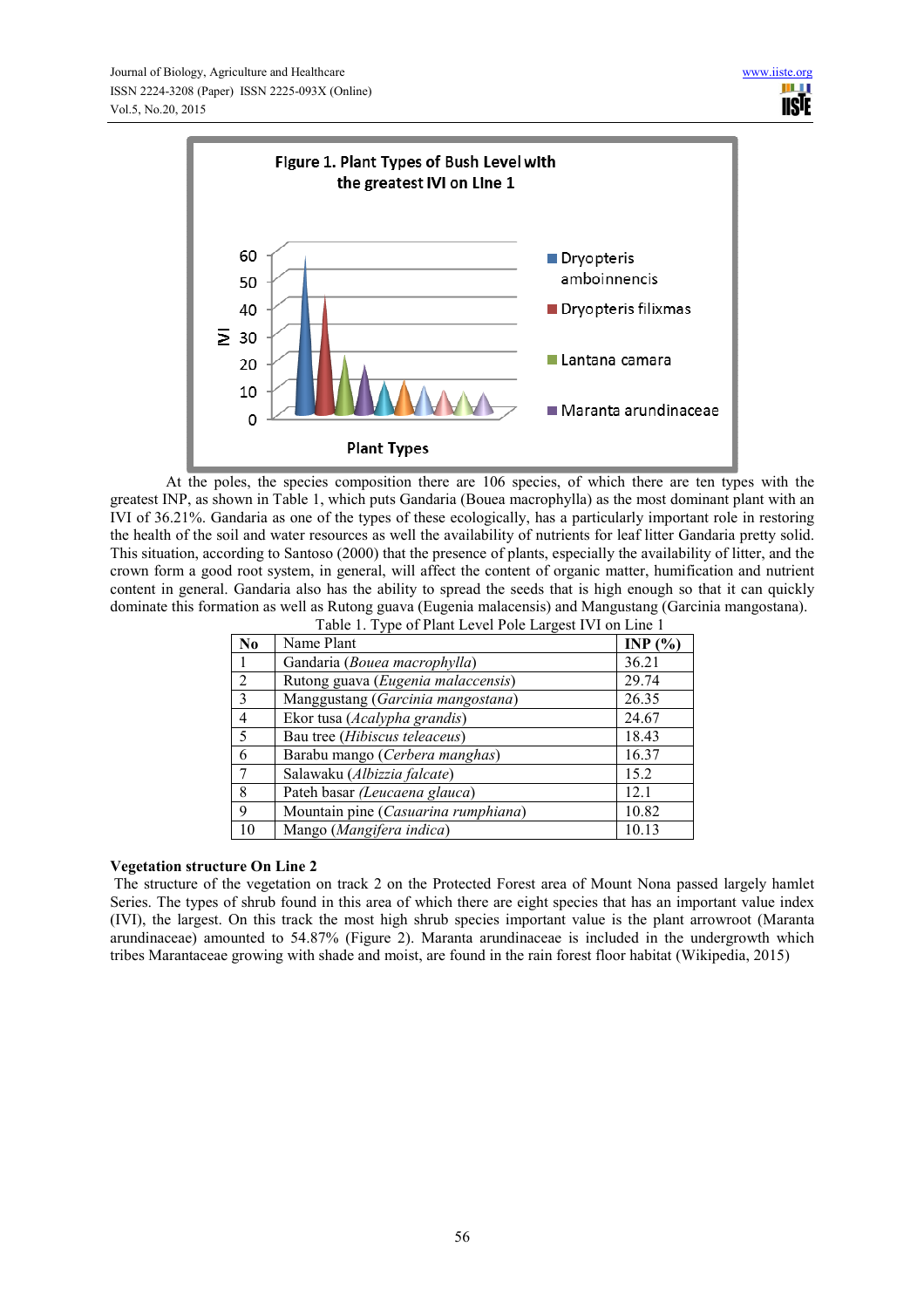

At the poles, the species composition of stands is found in vegetation Forest Preserve, Mount Nona Ambon on line 2 there are 78 species, of which there are ten types with INP greatest, as shown in Table 2, which put Rutong guava (Eugenia malaccensis) as plant the most dominate with an IVI of 40.28%.

| Table 2. Plant Types of Pole Level with the Largest IVI on Line 2 |                                               |           |  |  |
|-------------------------------------------------------------------|-----------------------------------------------|-----------|--|--|
| No.                                                               | <b>Names of Plants</b>                        | INP $(%)$ |  |  |
|                                                                   | Rutong guava (Eugenia malaccensis)            | 40.28     |  |  |
| 2                                                                 | Mango (Mangifera indica)                      | 21.26     |  |  |
| 3                                                                 | Tusa tail (Acalypha grandis)                  | 22.85     |  |  |
| $\overline{4}$                                                    | Gondal (Ficus variegate)                      | 19.67     |  |  |
| 5                                                                 | Mamina (Pimeleodendron amboinicum)            | 18.7      |  |  |
| 6                                                                 | Barabu mango (Cerbera manghas)                | 11.35     |  |  |
|                                                                   | Kumis kucing (Orthosiphon grandiflorus)       | 11.43     |  |  |
| 8                                                                 | Delicate leaf betel (Pternandra coerulescens) | 11.2      |  |  |
| 9                                                                 | Kakurang (Stachytarpheta jamaicensis)         | 8.52      |  |  |
| 10                                                                | Gandarusa (Justicia gendarussa)               | 7.23      |  |  |

Rutong guava is a type of plant that includes an IVI high on poles, or trees. This indicates that these plants have the ability to spread is quite high. Besides Mango (Mangifera indica), Tail Tusa (Acalypha grandis), Tail Tusa (Acalypha grandis), Gondal (Ficus variegate), Mamina (Pimeleodendron amboinicum), Mango Barabu (Cerbera manghas), Java Tea (Orthosiphon grandiflorus), Siri leaves fine (Pternandra coerulescens), Kakurang (Stachytarpheta jamaicensis) and Gandarusa (Justicia gendarussa), is also the main constituent of vegetation of this region.

# **Vegetation structure On Line 3**

The types of shrub found in lane 3 includes the hamlet of Wara, the area around the TV transmitter RI and PENSIP that of which there are ten kinds, of which have an important value index (IVI), the largest. Bush highest important value in line 3 is Acacia (Accasia rumphiana) amounted to 45.21% (Figure 3). Cashew tillers Rutong (Eugenia malaccensis) and Clitoria ternatea an undergrowth included in Myrtaceae tribe growing with shelter and moist, are found in the rain forest floor habitat. Clitoria ternatea is a wild plant, commonly used by the people as hedgerows and be useful to the health of both men and women (Wikipedia, 2015). Cassia sophera is a wild plant that dominates the village forest area Wara widely used by the public as drug fever, diarrhea, malaria and medicine to treat lack of appetite.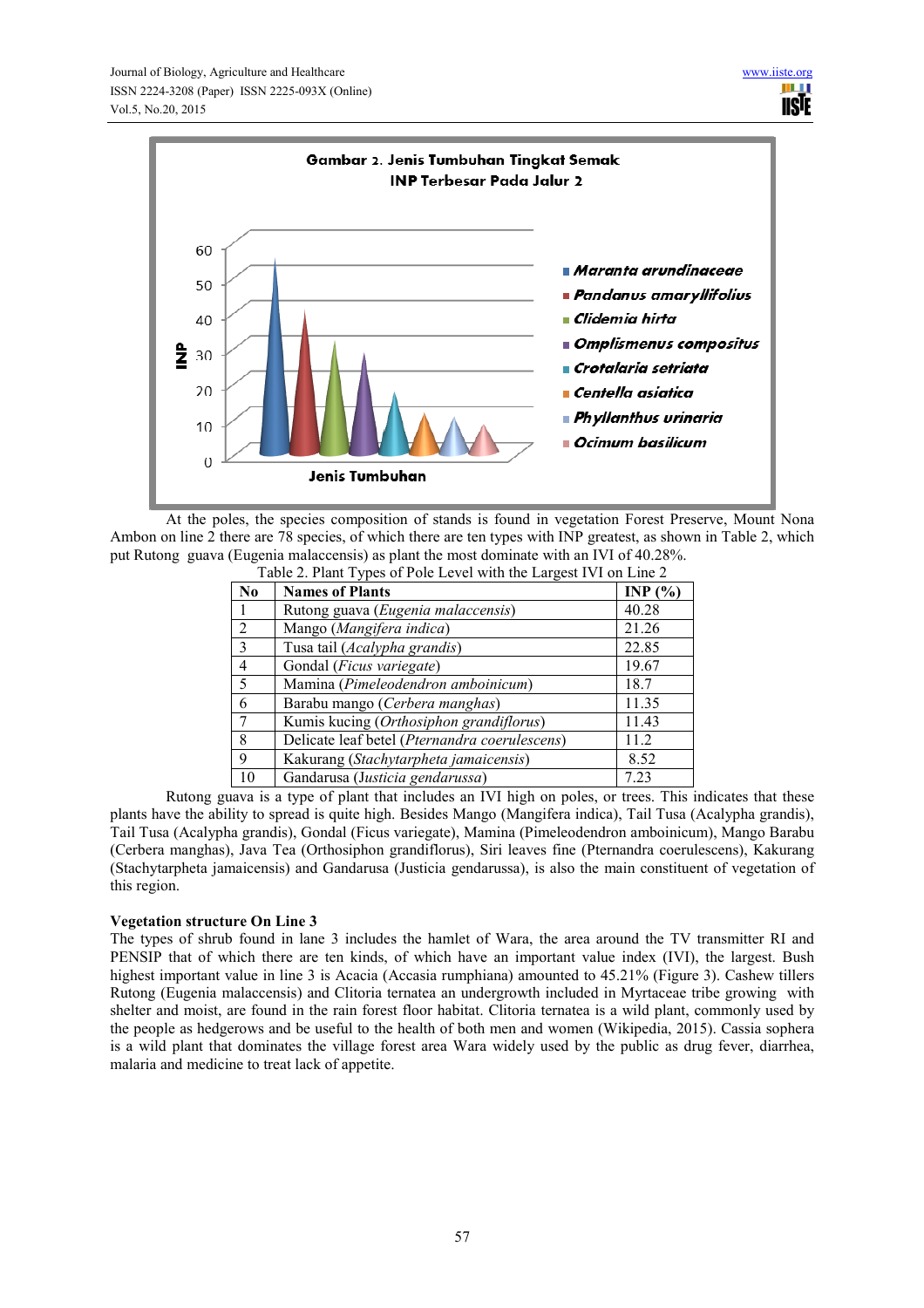

At the poles, the species composition of stands is found in vegetation forest land village Wara, the area around the TV transmitter RI and PENSIP there are 52 species, of which there are ten types with INP greatest, as shown in Table 3, which puts Breadfruit (Arthocarpus communis) as the most dominant plant with an IVI of 37.28%, Kuini (Mangifera foetida) with IVI value of 23.7. Mango puppet (Mangivera indicia) with IVI at 20:46

 Wara village forest land vegetation, the area around the TV transmitter RI and PENSIP are old secondary forests which are more planted by plant species longevity fruit producer. Thus the plants in the area of the village are dominated by plants producing fruit. Many forest lands in the region experienced many changes due to human activities, especially digging C which affects the water flow.

| N <sub>0</sub> | <b>Names of plants</b>             | INP $(%)$ |
|----------------|------------------------------------|-----------|
|                | Sukun (Arthocarpus communes)       | 37.28     |
| 2              | Rutong guava (Eugenia malaccensis) | 26.21     |
| $\overline{3}$ | Kuini (Mangifera foetida)          | 23.7      |
| $\overline{4}$ | Golek mango (Mangivera indicia)    | 20.46     |
| -5             | Ganemong (Gnetum gnemon)           | 18.9      |
| 6              | Canary (Cannarium vulgare)         | 12.44     |
|                | Kapok (Gosampinus malabarica)      | 11.8      |
| 8              | Bunga tai ayam (Lantana camara)    | 10.81     |
| 9              | Kangkung Mount (Ipomea carnea)     | 7.3       |
| 10             | Katang-katang (Ipomea pescaprea)   | 7.01      |

Table 3. Plant Types of Pole Level with the Largest IVI On Line 3

# **Vegetation structure On Line 4**

The types of shrub found in jalurr 4 includes Part of the village castle and the village Amahusu of which there are ten kinds, of which have an important value index (IVI), the largest. On forests in line 4, shrubs highest important value is Baduri spinach (Acalypha indica) amounted to 43.46% (Figure 4). Cashew tillers rutong (Eugenia malaccensis) with an IVI of 38.75 and Flower cotton-cotton (Tespesia lanpas) is a plant that grows under shades, are found on the forest floor habitat keluran Fortress. Tespesia lanpas is a wild plant, commonly used by the public as medicinal plants to treat venereal diseases useful for male genital desease (Wikipedia, 2015).

The types of shrub found in forest land on lines 4, among others, there are ten kinds of which have an important value index (IVI), the largest. Type bush highest importance value is Acacia (Accasia rumphiana) amounted to 45.21% (Figure 3). Cashew tillers rutong (Eugenia malaccensis) and Clitoria ternatea undergrowth included in Myrtaceae growing tribe bernaungan and moist, are found on the forest floor habitat this area. Clitoria ternatea is a wild plant, commonly used by the public as a hedge and be useful to the health of both men and women (Wikipedia, 2015). Cassia sophera is a wild plant that dominates the forest area in lane 4 widely used by the public as drug fever, diarrhea, malaria and medicine to treat lack of appetite.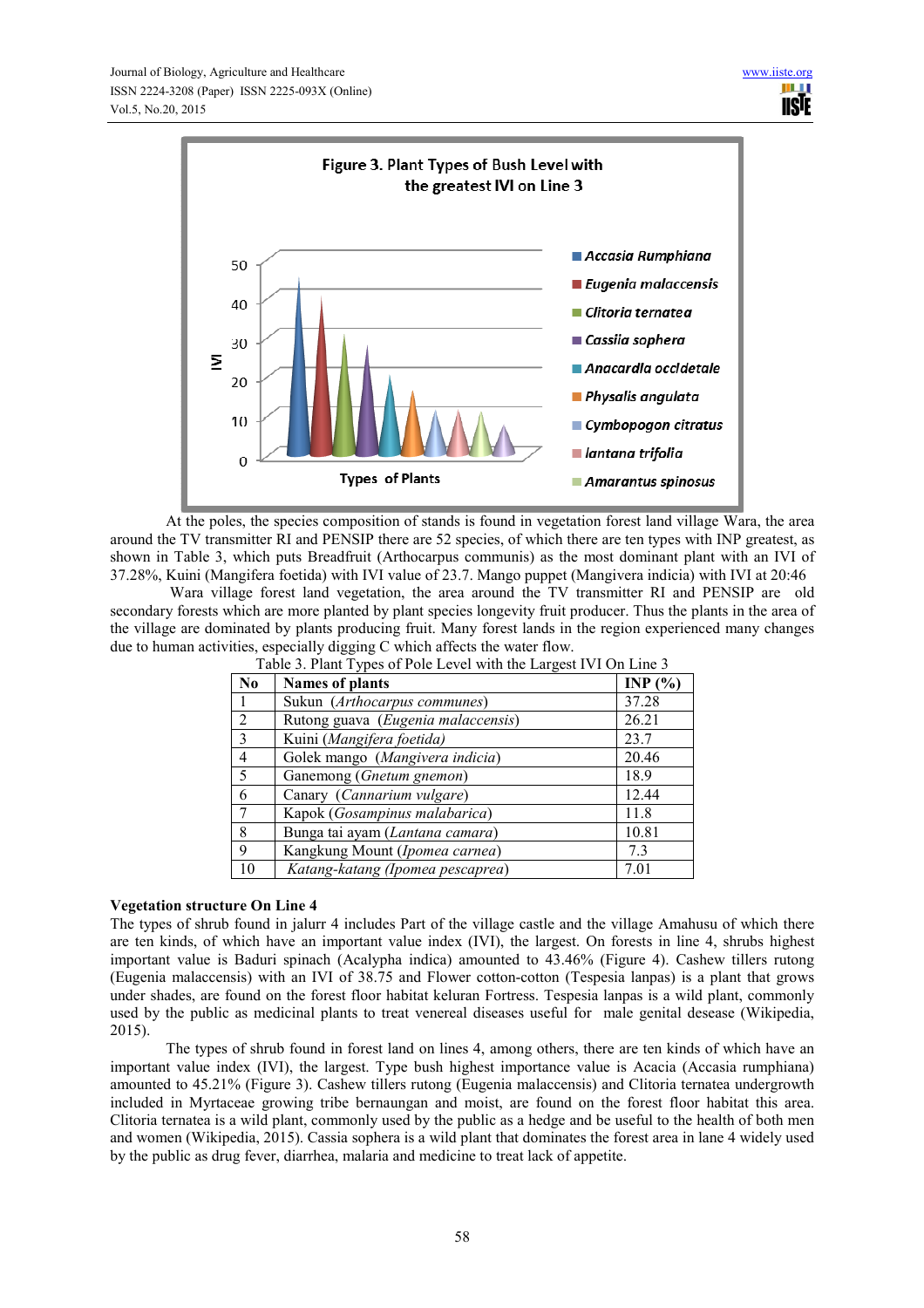

The types of shrub found in forest land on lines 4, among others, there are ten kinds, of which have an important value index (IVI), the largest. In the area of forest in lane 4, shrubs highest importance value is Acacia (Accasia rumphiana) amounted to 45.21% (Figure 3). Cashew tillers Rutong (Eugenia malaccensis) and Clitoria ternatea undergrowth included in Myrtaceae growing tribe with shade and humid, forest habitats are found in this area. Clitoria Ternatea is a wild plant, commonly used by the people as hedgerows and be useful to the health of both men and women (Wikipedia, 2015). Cassia Sophera is a wild plant that dominates the village forest area Amahusu widely used by the public as drug fever, diarrhea, malaria and medicine to treat lack of appetite.

| N <sub>0</sub> | <b>Names of plants</b>             | INP $(%)$ |
|----------------|------------------------------------|-----------|
|                | Salawaku (Albiozzia falcata)       | 40.52     |
| $\overline{2}$ | Baru tree (Hibiscus tiiliaceus)    | 21.26     |
| $\mathcal{E}$  | Sukun (Artocarpus Comunis)         | 22.85     |
| $\overline{4}$ | Kuti-kata (Flacourtia indica)      | 19.67     |
| 5              | Mango (Mangifera indica)           | 18.7      |
| 6              | Barabu mango (Cerbera manghas)     | 11.35     |
|                | Chrysanthemums (Senna alata)       | 11.43     |
| 8              | Butterfly flower (Clotaria incana) | 11.2      |
| 9              | Coconut (Cocos nucifera)           | 8.52      |
| 10             | Lead tree (Tephrosia dichotomy)    | 7 23      |

Table 4. Levels of Plants Largest Pole INP On Line 4

At the poles, the species composition of stands is found in vegetation, forest land Part of the village castle and the village Amahusu there are 63 species, of which there are ten types with INP greatest, as shown in Table 3, which puts Salawaku (Albizzia falcata) as the plant most dominant with an IVI of 40.52%, a new tree (Hibiscus tilliaceus) with an IVI of 21:26 Breadfruit (Arthocarpus communes) with a value of IVI of 22.85

Forest neighborhood Part of the village castle and the village are an old secondary forest Amahusu more planted by the types of long life fruit-bearing plants. But these forests are denudated as a result of the forest chopping activities by the people for firewood to make bricks. The impact of deforestation, water resources in this area becomes dry. So plants that appear in this area are the pioneer plants which were dominated by weeds and undergrowth dominated by Imperata cylindrica.

# **2. Composition Type, Marga, Tribe and Diversity Index (H ') Trees Found In Forest Protected Areas Mount Nona Ambon**

In the area of Protected Forest vegetation of Mount Nona Ambon tree species were found belonging to 23 orders, 42 families, 98 genera and 128 species (shown in Table 1).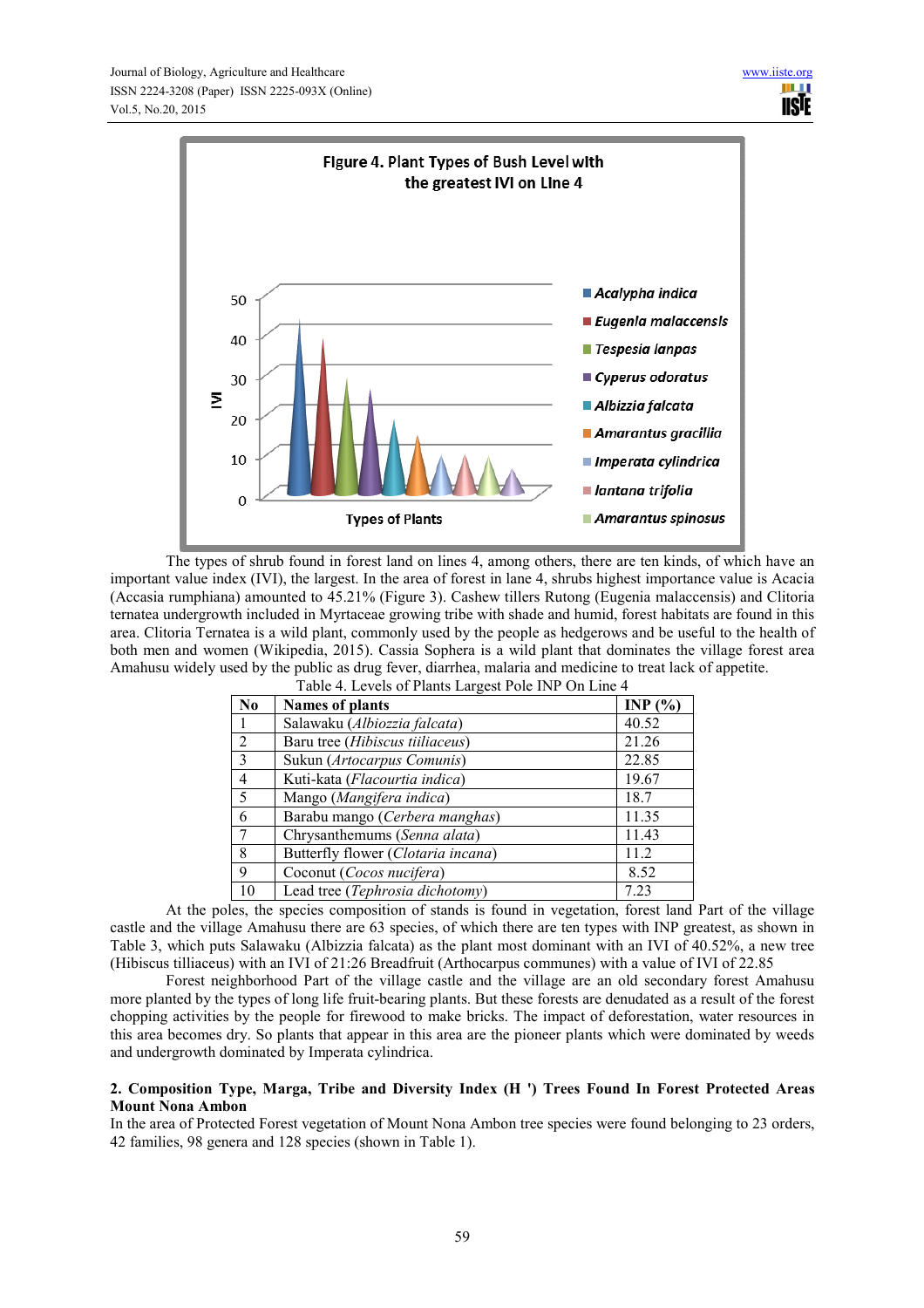|                      | <b>Number</b> |              |              |              |  |
|----------------------|---------------|--------------|--------------|--------------|--|
| Parameter            | Lane 1        | Lane 2       | Lane 3       | Lane 4       |  |
| People               | 23            | 23           | 19           | 19           |  |
| Tribe                | 42            | 26           | 39           | 25           |  |
| Clan                 | 98            | 40           | 73           | 42           |  |
| <b>Types</b>         | 128           | 69           | 84           | 55           |  |
| Density per hectare  | 623 trees/ha  | 335 trees/ha | 445 trees/ha | 272 trees/ha |  |
| LBD per ha           | 34.42         | 31.06        | 43.57        | 27.41        |  |
| Wealth Index         | 12.4          | 8.6          | 1.78         | 0.28         |  |
| Diversity Index (H') | 3.77          | 3.54         | 3.5          | 2.72         |  |
| Prevalence Index     | 10.76         | 0.43         | 0.4          | 0.33         |  |

## **Table 5. Some parameters, Composition Type, Clan, Tribe Trees Found In Forest Protected Areas Mount Nona Ambon**

Families, genera and species of trees are mostly found in lane 1 (Hamlet Siwang). The tree species are most commonly found in clan Moraceae. Most members are trees with good quality wood, while some form of shrubs. Sheet leaves somewhat similar hard rind (skin), Many species of Moraceae genus produce edible fruit; some of them are fruits that have economic value is high enough, or is a fruit that is important as a producer of carbohydrates (Van Steenis, 2008; Wikipedia, 2015). The clan is the second most abundant species or genera Mytaceae Syzygium. Myrtaceae clan has many species that produce fruit like people, have a beautiful appearance as an ornamental tree, or generate important industrial commodities such as cloves, and various types of nuts. Some species of the genus Myrtaceae are also trees producing quality wood (Van Steenis, 2008); Wikipedia, 2015). According Heyne, (1987) these types of plants are included in the genus Myrtaceae often found by the expedition Rumphius grown in sandy soil that is moist soils and mud, the water source areas or watersheds. He also explained that its spread can reach a height 400-800meter above sea level.

The third clan that has many tree species is the Anacardiaceae clan. This clan has tree species with high economic value among the various types of fruits (Tjitrosoepomo, 2002). One kind enough to dominate is on the tree Gandaria (Bouea macrophylla). Ecologically plant Gandaria lead to the nature of soil fertility and the potential when viewed from several aspects including: (1) leaves Gandaria that fell and buried at ground level will contribute both to the fertility of soil by adding litter into the soil, (2) canopy plants shield-shaped and large and shady tree can be used as a shade, so the plants of Gandaria are often used as a shade plant for plants growing underneath, and (3) Gandaria root system that can protect the soil from erosion, leaching and soil erosion. This will greatly assist the existence of the availability of nutrients around the root Gandaria.

# **Diversity of species**

In general, the index of diversity of tree species in the area of Protected Forest Mount Nona Ambon said diverse and average height above 3, as the region on average is a part of the protected forest of Mount Nona is the area managed for the benefit of protection against flooding and erosion, as well as soil fertility and water regulation. Thus, these forests are still in a state of forests is maintained continuously. (Table 5)

Of the 128 species of trees found in the area Protected Forest Mount Nona Ambon on line 1, of which there are ten types of trees with INP greatest, as shown in Table 2, which puts Gandaria (Bouea macrophylla) as the plant most dominant with an IVI of Amahusu 88.25% in villages, 91.8% in line 4 with an IVI of 68.14%. In theory Gandaria (Bouea macrophylla) is a type of tree that can grow to a height of 400-500 m above sea level, but the reality proves on the island of Ambon this plant can grow to spread at all heights. Fruit Gandaian (Bouea macrophylla) much loved by the people in Maluku as fresh fruit but also fruit that is still easy Manyak vogue in the form of sauerkraut. Leaves easily be used as a food ingredient fresh vegetables. Coconut (Cocos nucifer), Guava rutong (Eugenia malaccensis), Langsa (Lansium domesticum), Mango (Mangifera indica) and Durian (Durio zibethinus) is also a type-jeis fruit trees with an IVI scattered in the area of Protected Forest Mount Nona city Ambon in general. Some species of the genus Artocarpus are the kinds of fruit-trees that grow in the area of Protected Forest Mount Nona Ambon city and used as a source of food. Description of tree species will be presented in succession following the alphabetical order according to the location of its findings in Table 8.

Vegetation structure at line 1 in the Protected Forest area of Mount Nona passed most of the area of the hamlet Siwang undulating terrain with a very steep slope. The number of trees and saplings been collected in the region each recorded 128 species. Wealth index types by 12.4 basal area 43.57 / ha for trees, while the density of trees in this region is high (623 trees / ha) compared to that observed in three other lines only reached 335 trees / ha, 445 trees  $\overline{\phantom{a}}$  ha and 272 trees / ha. Bouea macrophylla dominate the region with an important value 88.25. (Tabel.7.) Similar to the trees, the abundant things are Eugenia malaccencis, Cocos nucifera and Arthocarpus campaden. Eugenia abundant malaccencis, Cocos nucifera, Arthocarpus integer and Arthocarpus campaden. These trees have characteristic of broadleaf forming two formations. Edaphic climax formation is the formation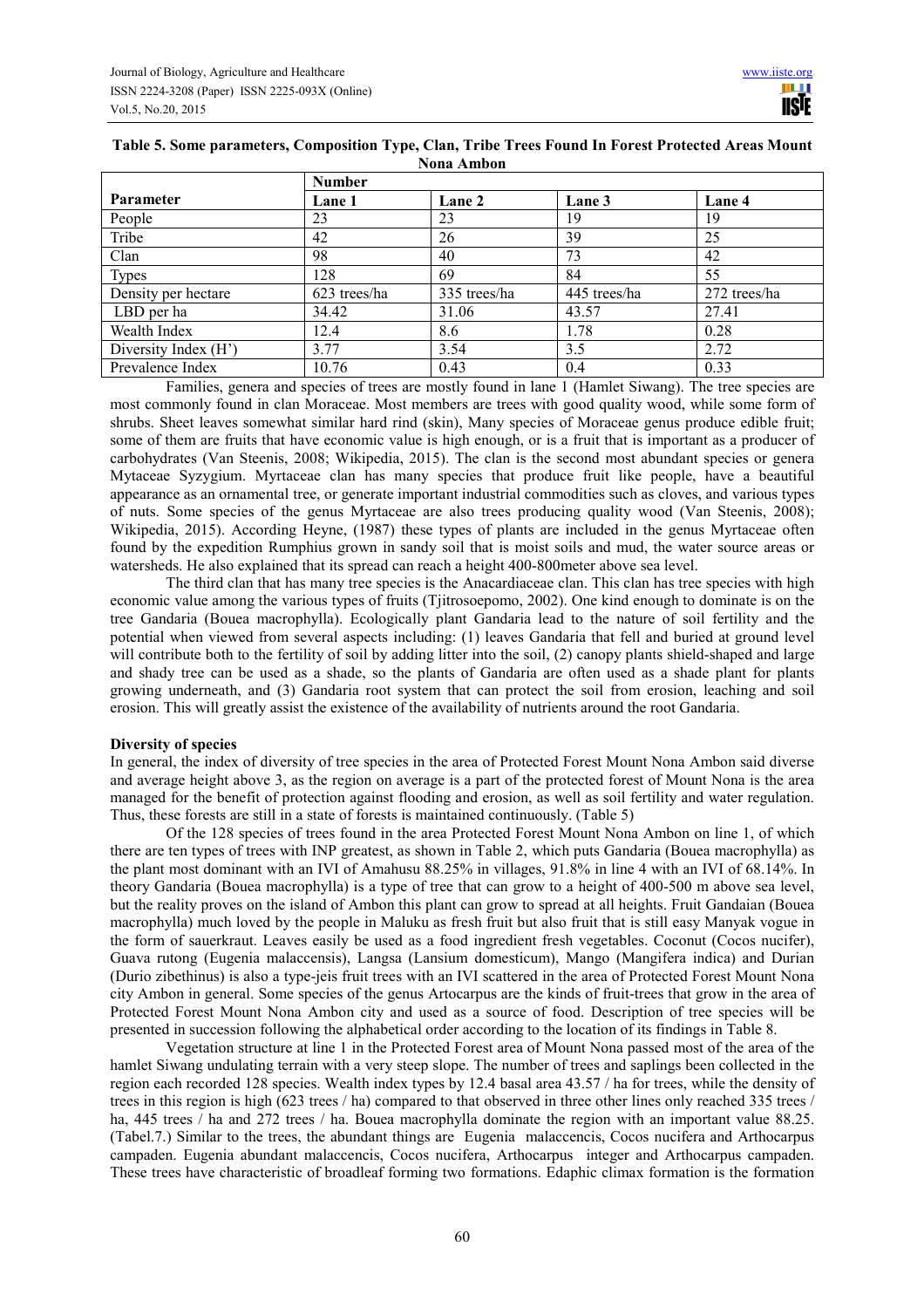of which is formed due to the influence of the state of the site, for example, forests formed due to water or swamps and formation climax of climate formation that was formed under the influence of climate and rainfall is high enough for example to the nation Bombacaceae, Anacardiaceae, Myrtaceae and Moracea (Monk, 2000).

|                |                        | $INP(\% )$ |        |        |        |
|----------------|------------------------|------------|--------|--------|--------|
| N <sub>0</sub> | <b>Names of plants</b> | Lane 1     | Lane 2 | Lane 3 | Lane 4 |
| 1              | A. campaden            | 58.54      | 43.55  | 59.2   | 35.67  |
| 2.             | A. communis            | 46.32      | 34.22  | 21.87  | 32.74  |
| 3              | A. integer             | 34,08      |        |        | 88.82  |
| $\overline{4}$ | B. macrophylla         | 88.25      | 91.8   | 68.14  |        |
| 5              | C. nucifera            | 56.11      | 48.81  | 56.71  | 59.4   |
| 6              | D. zibethinus          | 25.99      | 71.23  | 91.5   | 28.33  |
| 7              | E. aromatica           | 30.24      | 24.55  | 81.8   | 22.5   |
| 8              | E. malaccensis         | 76.21      |        | 81.75  |        |
| 9              | G. gnemon              | 43.20      |        |        | 37.7   |
| 10             | L. domesticum          |            | 89.46  | 98.12  |        |
| 11             | M. indica              |            | 57.43  | 76.77  | 76.84  |
| 12             | M. foetida             |            | 27.88  |        | 48.14  |
| 13             | M. fragans             | 45.03      |        | 56,70  |        |
| 14             | N. lappesium           |            | 69.49  |        |        |
| 15             | S. koetjapea           |            |        |        | 23.13  |

Table 6. 10 Type Trees Who Has The Biggest Value INP at the District Forest Area Nusaniwe

The growth of these species naturally according to Edwards et al (in Monk, 2000), is a characteristic of the tropical forests of the mountains, that is the root buttresses are large, straight-trunked, and have shapes kauliflori (fruit grow on the stem), ramiflori (fruit growing on the branches of trees). He also explained that these species are species MEGATHERM, and are limited in the tropics and only in Maluku and Nusa Tenggara. Moreover, because the forest on the island of Ambon in general is an area of protected forest, the area is also used as an area of greenery and nature conservation Maluku region planted with various kinds of fruit trees longevity to increase the income of forest communities, and also can restore health water resources in some areas on the island of Ambon. Another major tree species in three other lines besides Bouea maqcrophylla and other types that dominate them are Durio zibethinus, Lansium domesticum, Mangifera indica, and Nephelium lappesium is a type of tree that has a diameter reaching 110-120 cm high with canopies 18-40 m.

Observations lanes 2, 3 and 4 at an altitude of 700-800 m above sea level, the region has the topography of the terrain, the steep, horizontally up ramps with partially opened canopy. In this area a lot of the types of tribes discovered species of Myrtaceae Family consists of 10 species, 4 of which are fruit-bearing trees and drugs, Eugenia aquea, Eugenia aromatica, Eugenia malaccensis, Exipatori odorata, and Psidium guajava. Very abundant either trees or saplings Types This is a typical tree species planted in addition to the Moluccas by the public, also grows wild and reproduces very quickly is by seed, so that high-frequency presence. 3 Other species are forest trees that grow wild among others Euqualiptus deglupta, Metrosideros nigroviridea, and M. vera. According Heyne, (1987), these species are often discovered by the expedition Rumphius grown in sandy soil that is moist soils and mud, the water source areas or watersheds. He also explained that its spread can reach a height 400-800meter above sea level. Thus the forest area of the island of Ambon is a suitable habitat for these species.

Some trees are also quite abundant either trees or saplings are the types that grow as a result of the damage to the forest ecosystem. The type is Casuarina rumphiana or Albizia falcate. The abundance of these two species is suspected because of the destruction of forests by human activity. Because if the damage caused by a volcanic eruption or fire, then that will develop well are the types of Casuarina rumphiana or Albizia falcata (van Steenis, 1972). It is very possible because the Protected Forest Mount Nona damage is caused by a group of irresponsible people who do illegal logging (tree species Acacia and Eucalyptus) and C Excavation activities that impact on water catchment areas. The condition is very difficult to prevent because the housing needs of postconflict social community must be met. On the other hand, the flat land available in the city of Ambon is very limited. (Kompas 29/12/2006)

In relation to the nature of good water conservation, also found that the types of trees pioneer. Basal area (LBD) been modest tree only reached 7.1 per ha. This reflects that the small trees (diameter <30 cm) high enough such circumstances allegedly because of the intensity of incoming light results in regeneration more. Polunin, (1994) stated that the topography of the terrain, the physical properties and chemical influence on these conditions.

Trees pioneer that is intended by Primack, (1994), is a tree that can grow in the open under full sunlight, is able to compete with weeds or weed the other, it is easy to sprout when burned or cut, able to live in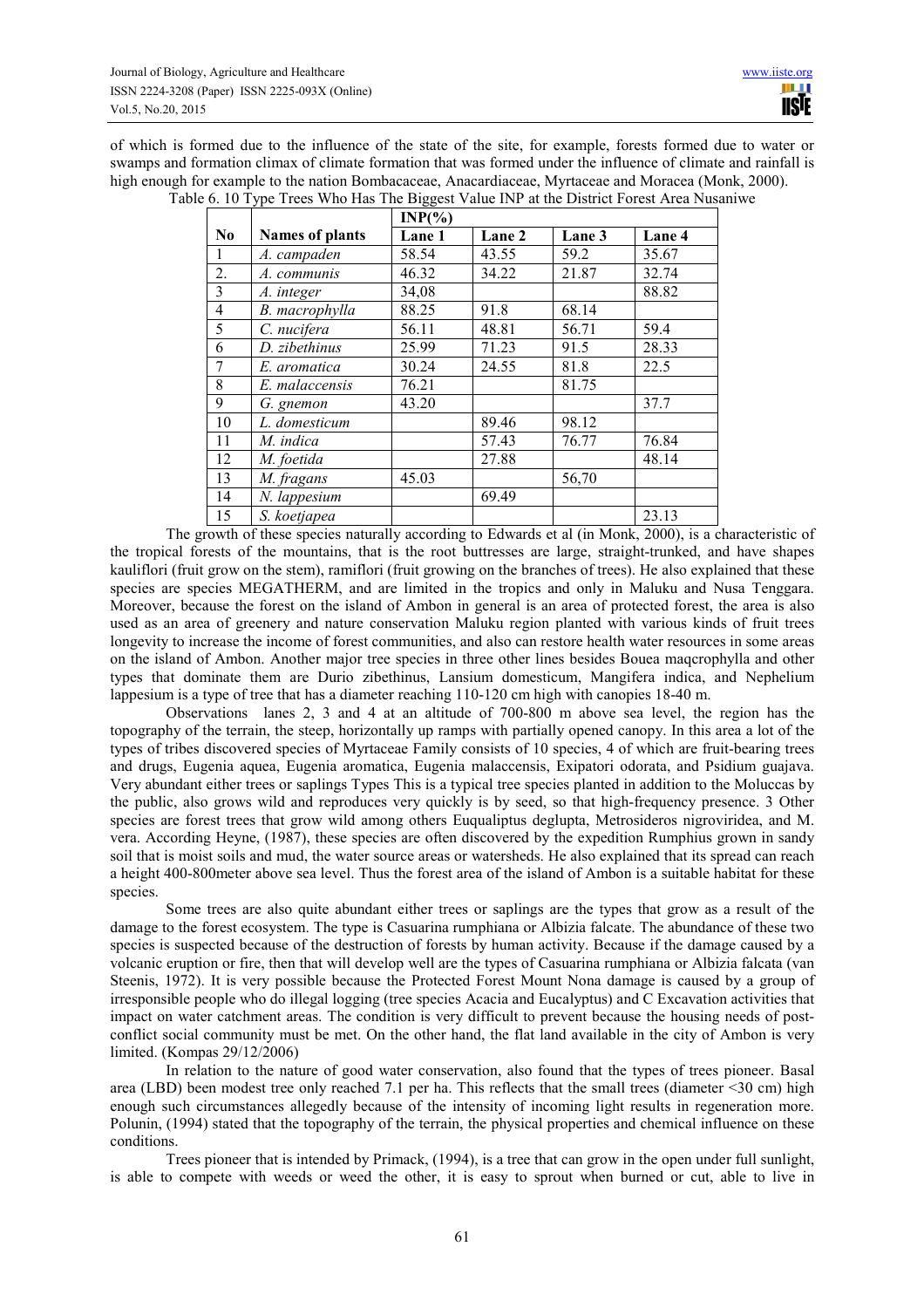conditions of soil thin and poor in nutrients and resistant to drought. These trees are indispensable to ecological preconditions for the growth of trees core properties of soil and water conservation is good. The types of trees, according to Hulster (in Primack, (1994), among others Leucaena glauca, the kinds of Hibiscus, the types Albizzia, Tectonia grandis, Acasia sp, Melaleuca leucadendron, Aleurites moluccana, Arenga piñata, Anacardium occidentale, Parkia speciosa , Bambusa sp, Gnetum gnemon, Artocarpus integer, Gosampinus malabarica, Durio zibethinus, and Eucalyptus deglupta. These species exist that have significant value is low. Therefore, in an effort to rehabilitate critical land in the zone of water infiltration due practice shifting cultivation or illegal logging, it is necessary to plant tree species that are capable of restoring the land conditions such as the types that have been disclosed.

Table 7. Composition of Tree Species Found In Protected Forest Areas of Mountain, Ambon City

**Nama Tumbuhan** 

|              | inama Tumbunan   |                                    |                                             |  |
|--------------|------------------|------------------------------------|---------------------------------------------|--|
| Ordo         | Famili           | Nama Lokal                         | Nama Latin                                  |  |
|              |                  |                                    | Nama Ilmiah                                 |  |
| Apocynales   | 1. Apocynaceae   | 1. Pule Tree                       | 1. Alstonia scholaris                       |  |
|              |                  | 2. Pule Batu Tree                  | 2. Alstonia spectabilis                     |  |
|              |                  | 3. Barabu Mango Tree               | 3. Cerbera manghas                          |  |
| Araucariales | 1. Pinaceae      | 1. Damar Tree                      | 1. Agathis alba                             |  |
| Arecales     | 1. Arecaceae     | 1. Palm Tree                       | 1. Arenga pinñata                           |  |
|              |                  | 2. Coconut tree                    | 2. Cocos nucifera                           |  |
|              |                  | 3. Red Nut Tree                    | 3. Cyrtostachys renda                       |  |
|              |                  | 4. Sago Palm                       | 4. Metroxylon sagu                          |  |
| Casuarinales |                  | 1. Casuaninaceae 1. Cassowary tree | 1. Casuarina rumphiana                      |  |
|              |                  | 2. Keweala Cassowary tree          | 2. Casuarina Montana                        |  |
| Celastrales  | 1. Celastraceae  | 1. Gosebe tree                     | 1. Eounymus javanicus                       |  |
| Ebenales     | 1. Ebenaceae     | 1. Belo tree                       | 1. Diospyros lolin                          |  |
|              |                  | 2. Black Belo tree                 | 2. Diospyros maritime                       |  |
|              | 2. Sapotaceae    | 1. Aita tree with delicate leaves  | 1. Doploknema oligovera                     |  |
|              |                  | 2. White Eru tree                  | 2. Pouteria firma                           |  |
|              |                  | 3. Nani aer tree                   | 3. Laplacea amboinencis                     |  |
| Eoporbiales  | 1. Aralisceae    | 1. Chicken bone tree               | 1. Polycias nodosa                          |  |
|              | 2. Euporbiaceae  | 1. Tusa tail tree                  | 1. Acalypha grandis                         |  |
|              |                  | 3. Pecan tree                      | 2. Aleurites moluccana                      |  |
|              |                  | 3. Kutikata tree                   | 3. Antidesma bunius                         |  |
|              |                  | 4. Dulang tree                     | 4. Macaranga mappa                          |  |
|              |                  | 5. Mamina tree                     | 5.Pimeleodendron amboinicum                 |  |
| Geraniales   | 1. Oxalidaceae   | 1. Sour startfruit tree            | 1. Averhoa bilimbi                          |  |
| Gnetales     | 1. Gnetaceae     | 1. Ganemon tree                    | 1. Gnetum gnemon                            |  |
| Guttiferales | 1 Clusiaceae     | 1. Manggustang utang tree          | 1. Garcinia insipida                        |  |
|              |                  | 2. Manggustang tree                | 2. Garcinia mangostana                      |  |
| Malvales     | 1.Bombacaceae    | 1. Durian tree                     | 1. Durio zibethinus                         |  |
|              |                  | 2. Cotton tree                     | 2. Gosampinus malabarica                    |  |
|              | 2. Elaecarpaceae | 1. Bird tree                       | 1. Eleacarpus sphaericus                    |  |
|              | 3. Malvaceae     | 1 Mala tree                        | 1. Hibiscus aruensis                        |  |
|              |                  | 2. Hibiscus tree                   | 2.<br>Hibiscus<br>teleaseus<br>macrophyllus |  |
|              |                  | 3. Male salamuli tree              | 3. Thespesia pupelnea                       |  |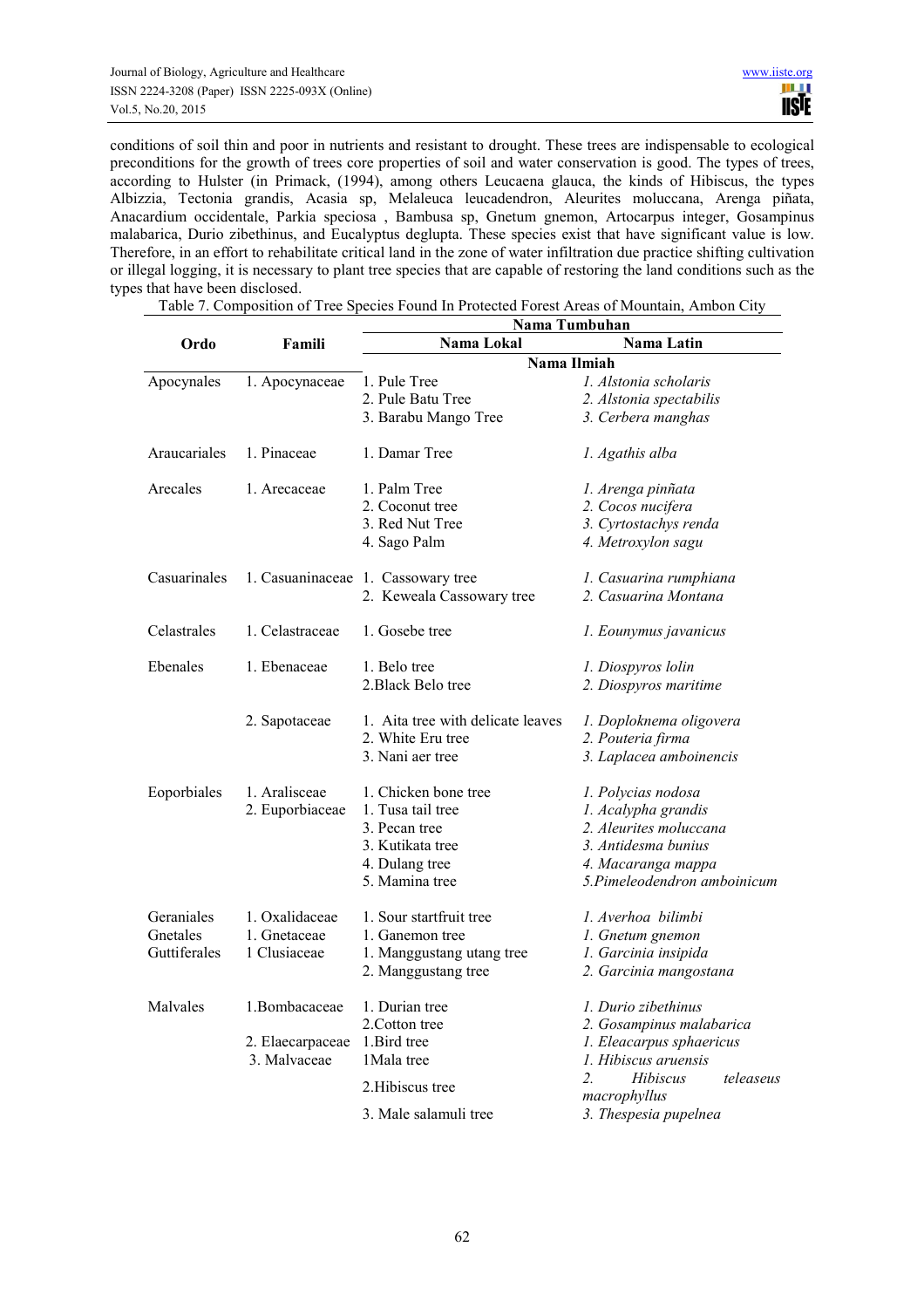| Myrtales             | 4. Sterculiaceae<br>5. Tiliaceae<br>1. Alangiaceae | 1. Jeruwer tree<br>2. Haulur tree<br>3. Endedar tree<br>4. Wind tree<br>5. Chocolate tree<br>1. Red mew tree<br>1. Samar tree                                             | 1. Commersonia bartrania<br>2. Pterospermum diversifolium<br>3. Kleinhovia hospital<br>4. Sterculia foetida<br>5. Teobroma cacao<br>1. Colona scabra<br>1. Alangium vilosum                                     |
|----------------------|----------------------------------------------------|---------------------------------------------------------------------------------------------------------------------------------------------------------------------------|-----------------------------------------------------------------------------------------------------------------------------------------------------------------------------------------------------------------|
|                      |                                                    | 2. Lecythidaeceae 1. Katang-katang tree<br>2. Lacing tree                                                                                                                 | 1. Terminalia catappa<br>2. Letchi sinencis                                                                                                                                                                     |
|                      | 3. Melastomaceae<br>Melastomaceae                  | 1. Matangasen tree                                                                                                                                                        | 1. Astronia ternatana                                                                                                                                                                                           |
|                      | 4. Myrtaceae                                       | 2. Siri tree wth delicate leaves<br>1. Eucalyptus tree with delicate $I$ . Eucalyptus deglupta<br>leaves finely<br>2. Water apple tree                                    | 2. Pternandra coerulescens<br>2. Eugenia Aquea                                                                                                                                                                  |
|                      |                                                    | 3. Clove tree<br>4. Eucalyptus tree<br>5. Rutong guava tree<br>6. Red Nani tree with rough skin<br>7. Nani Batu tree<br>8. Nani tree<br>9. Gejawas tree<br>10. Miser tree | 3. Eugenia aromatic<br>4. Mellaleuca leucadendron<br>5. Eugenia malaccensis<br>6. Metrosideros nogroviridea<br>7. Metrosideros petiolata<br>8. Metrosideros vera<br>9. Psidium guajava<br>10. Rhodamnia cinerea |
| Pandanales           | 1. Pandanaceae                                     | 1. Pandanus tree                                                                                                                                                          | 1. Pandanus tectorius                                                                                                                                                                                           |
| Pariatales           | 1. Cornaceae                                       | 1. Forest Hamaleng tree<br>2. Pange tree                                                                                                                                  | 1. Maxtisia tricotoma<br>2. Pangeum edule                                                                                                                                                                       |
|                      | 2. Flacourtiaceae                                  | 1. Tomi-tomi tree<br>2. Samale tree                                                                                                                                       | 1. Flacourtia euphelobia<br>2. Homalia foeditum                                                                                                                                                                 |
| Poales               | 1. Poaceae                                         | 1. Bamboo tree                                                                                                                                                            | 1. Bambusa sp                                                                                                                                                                                                   |
| Hamamelidale<br>S    | 1. Anonaceae                                       | 1. Jackfruit tree                                                                                                                                                         | 1. Annona muricata                                                                                                                                                                                              |
|                      |                                                    | 2. Sugar apple tree<br>3. Ylang tree                                                                                                                                      | 2. Annona Squamosa<br>3. Cananga odorata                                                                                                                                                                        |
|                      | 2. Lauraceae                                       | 1. Haloar tree with delicate leaves 1. Litcea firma<br>2. Avocado tree                                                                                                    | 2. Persea Americana                                                                                                                                                                                             |
|                      | 3. Myristicaceae                                   | 1. Pola tree with delicate leaves<br>2. Laru tree<br>3. Nutmeg tree<br>4. Utang nutmeg tree<br>5. Palala tree                                                             | 1. Horsfieldia sylvestris<br>2. Myristica lepodita<br>3. Myristica fragans<br>4. Myristica insipida<br>5. Knema tomentella                                                                                      |
| Rhamnales<br>Rosales | 1. Rhamnaceae<br>1. Caesalpinaceae                 | 1. Red Lema tree<br>1. Ironwood tree<br>2. Black ironwood tree<br>3. Jaya tamarin tree                                                                                    | 1. Alphitonia zizyphoides<br>1. Instia palembanica<br>2. Instia bijuga<br>3. Tamarindus indica                                                                                                                  |
|                      | 2. Mimosaceae                                      | 1. Acacia tree<br>2. Moringa tree<br>3. Salawaku tree<br>4. Lamtoro tree<br>5. Big petai tree<br>6. Jengkol tree                                                          | 1. Acasia sp<br>2. Albizzia retusa<br>3. Albizzia falcate<br>4. Leucaena glauca<br>5. Parkia speciosa<br>6. Pithecelobium lobatum                                                                               |
|                      | 3. Papilionaceae                                   | 1. Gayang tree<br>2. Matoa tree<br>3. Lenggua tree                                                                                                                        | 1. Inocarpus fagiferus<br>2. Pometia Pinnata<br>3. Pterocarpus indicus                                                                                                                                          |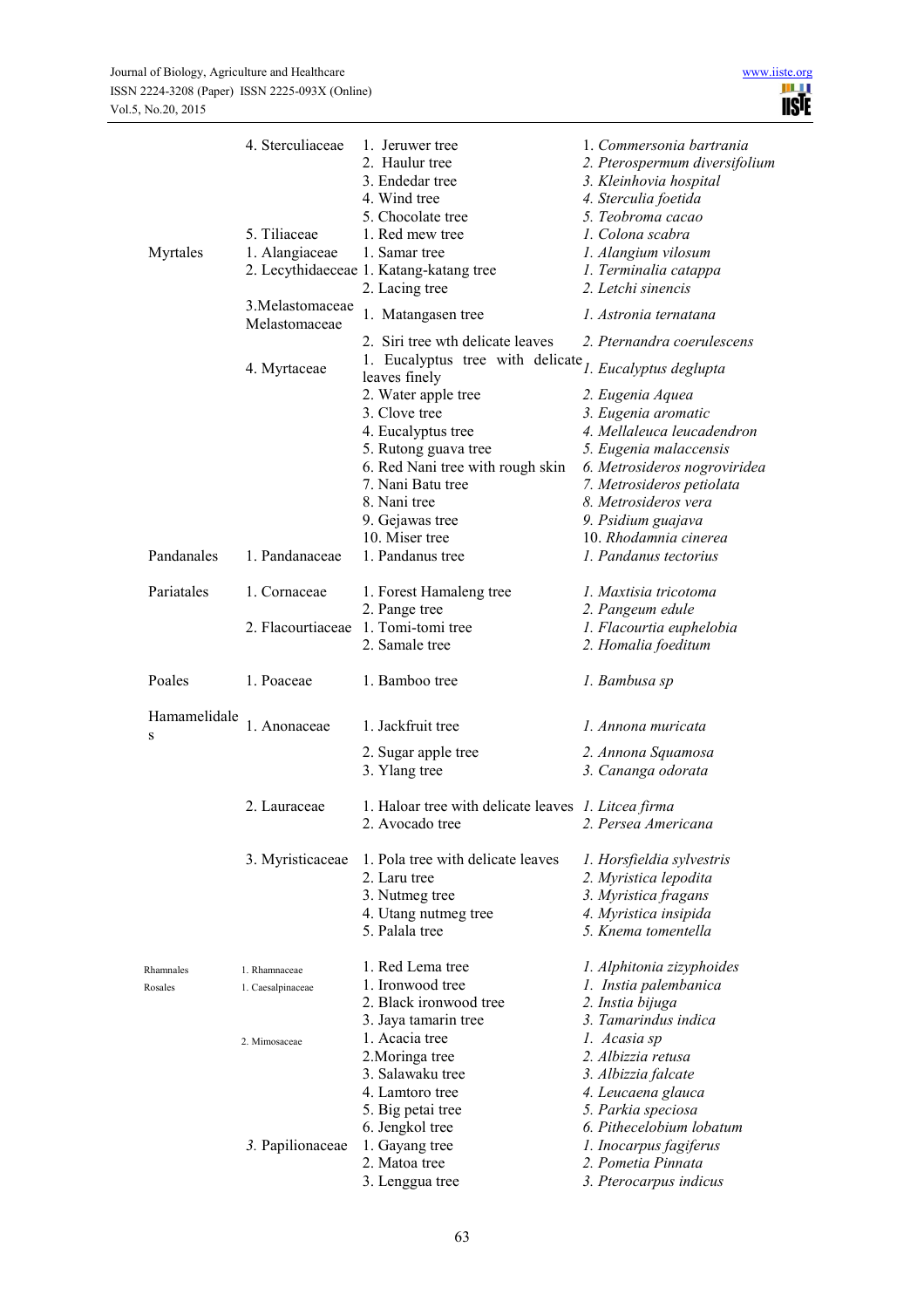|            | 4. Rosaceae                     | 1. Mas tree                      | 1. Parinari corymbosa                                 |
|------------|---------------------------------|----------------------------------|-------------------------------------------------------|
| Rubiales   | 1. Rubiaceae                    | 2. Hotong tree<br>1. Samama tree | 2. Pygeum parviflorum<br>1. Anthocephalus macrophylus |
|            |                                 | 2. Gumeleng tree                 | 2. Nuclea mitragyna                                   |
|            |                                 | 3. Timon tree                    | 3. Timonius timmon                                    |
| Rutales    | 1. Burseraceae                  | 1. Walnut tree                   | 1. Canarium vulgare                                   |
|            |                                 | 2. Walnt tree                    | 2. Canarium sylvestris                                |
|            |                                 | 3. Utang walnut tree             | 3. Canarium Montana                                   |
|            | 2. Meliaceae                    | 1. Langsa utang tree             | 1. Lagenaria leucetha                                 |
|            |                                 | 2. Langsa tree                   | 2. Lansium domesticum                                 |
|            |                                 | 3. Kucapi tree                   | 3. Sandoricum koetjapea                               |
|            | 3 Rutaceae                      | 1. Lemon lime tree               | 1. Citrus aurintifolia                                |
|            |                                 | 2. SuanggiLemon tree             | 2. Citrus maxima                                      |
|            |                                 | 3. Bali Lemon tree               | 3. Citrus nobilis                                     |
| Sapindales | 1. Anacardiaceae 1. Cashew tree |                                  | 1. Anacardia occidentale                              |
|            |                                 | 2. Gandaria tree                 | 2 Bouea macrophylla                                   |
|            |                                 | 3. Rau fruit tree                | 3. Dracontomelum mangiferum                           |
|            |                                 | 4. Kewala tree                   | 4. Koordersidendron pinatum                           |
|            |                                 | 5. Ambarella tree                | 5. Spondia chytherea                                  |
|            |                                 | 6. Ambarella utang tree          | 6. Spondia pinnata                                    |
|            |                                 | 7. Kuini tree                    | 7. Mangifera foetida                                  |
|            |                                 | 8. Mango tree                    | 8. Mangifera indica                                   |
|            |                                 | 1. Rambtan tree                  |                                                       |
|            | 2. Sapindaceae                  |                                  | 1. Nephelium lappesium                                |
|            |                                 | 2. Tawa tree                     | 2. Pometia piñata                                     |
|            |                                 | 3. Koambi tree                   | 3. Schleichera oleosa                                 |
| Solanales  | 1. Verbenaceae                  | 1. Titi tree                     | 1. Gmelina moluccana                                  |
|            |                                 | 2. Gumira tree                   | 2. Premna corymbosa                                   |
|            |                                 | 3. Teak tree                     | 3. Tectonia grandis                                   |
|            |                                 | 4. Gupasa Gaba-gaba tree         | 4. Vitex cofassus                                     |
|            |                                 | 5. Gupasa tree                   | 5. Vitex erioclona                                    |
|            |                                 | 6. Gupasa batu tree              | 6. Vitex quinata                                      |
| Urticales  | 1. Moraceae                     | 1. Campada tree                  | 1. Arthocarpus campaden                               |
|            |                                 | 2. Breadfruit tree               | 2. Arthocarpus communis                               |
|            |                                 | 3. Rubbr tree                    | 3. Arthocarpus elastica                               |
|            |                                 | 4. Gomu tree                     | 4. Arthocarpus incisus                                |
|            |                                 | 5. Jackfruit tree                | 5. Arthocarpus interger                               |
|            |                                 | 6. Noso tree                     | 6. Ficus erecta                                       |
|            |                                 | 7. Ampelaas tree                 | 7. Ficus ampelas                                      |
|            |                                 | 8. Banyan tree                   | 8. Ficus benjamina                                    |
|            |                                 | 9. Kasu tree                     | 9. Ficus pubinervis                                   |
|            |                                 | 10. Hanua tree                   | 10. Ficus melinocarpa                                 |
|            |                                 | 11. Poso tree                    | 11. Ficus septica                                     |
|            |                                 | 12. Gondal tree                  | 12. Ficus variegate                                   |
|            |                                 | 13. Noni tree                    | 13. Morinda cytrofolia                                |
|            | 2. Ulmaceae                     | 1. Haleki tree                   | 1. Gironniera canaroides                              |
|            |                                 | 2. Haleki raja tree              | 2. Gironniera subaequales                             |
|            |                                 | 3. Lema tree                     | 3. Trema orientalis                                   |

#### **3. Distribution Pattern Tree Species in Forest Protected Areas Mount Nona Ambon**

The results of the analysis of the distribution of 55 species of trees based on the index dispersal, it is known that 55 species of trees found in the area of Protected Forest, Mount Nona Ambon on line 4 has a dispersal index (ID)> 1. This shows that the pattern of the distribution of tree species in the lowlands not random, but clustered. 5 of 55 species were found to have an index value of dispersal (ID) <1. This shows that the pattern of distribution of 5 species of trees found not random but spread.

The results of the analysis of distribution patterns of 128 species of trees based on a dispersal index (ID), it is known that 79 species of trees found in the area of Protected Forest Mount Nona Ambon on line 1 has a dispersal index  $(ID)$  1. This shows that the distribution pattern is not random but clumped. 49 of 128 tree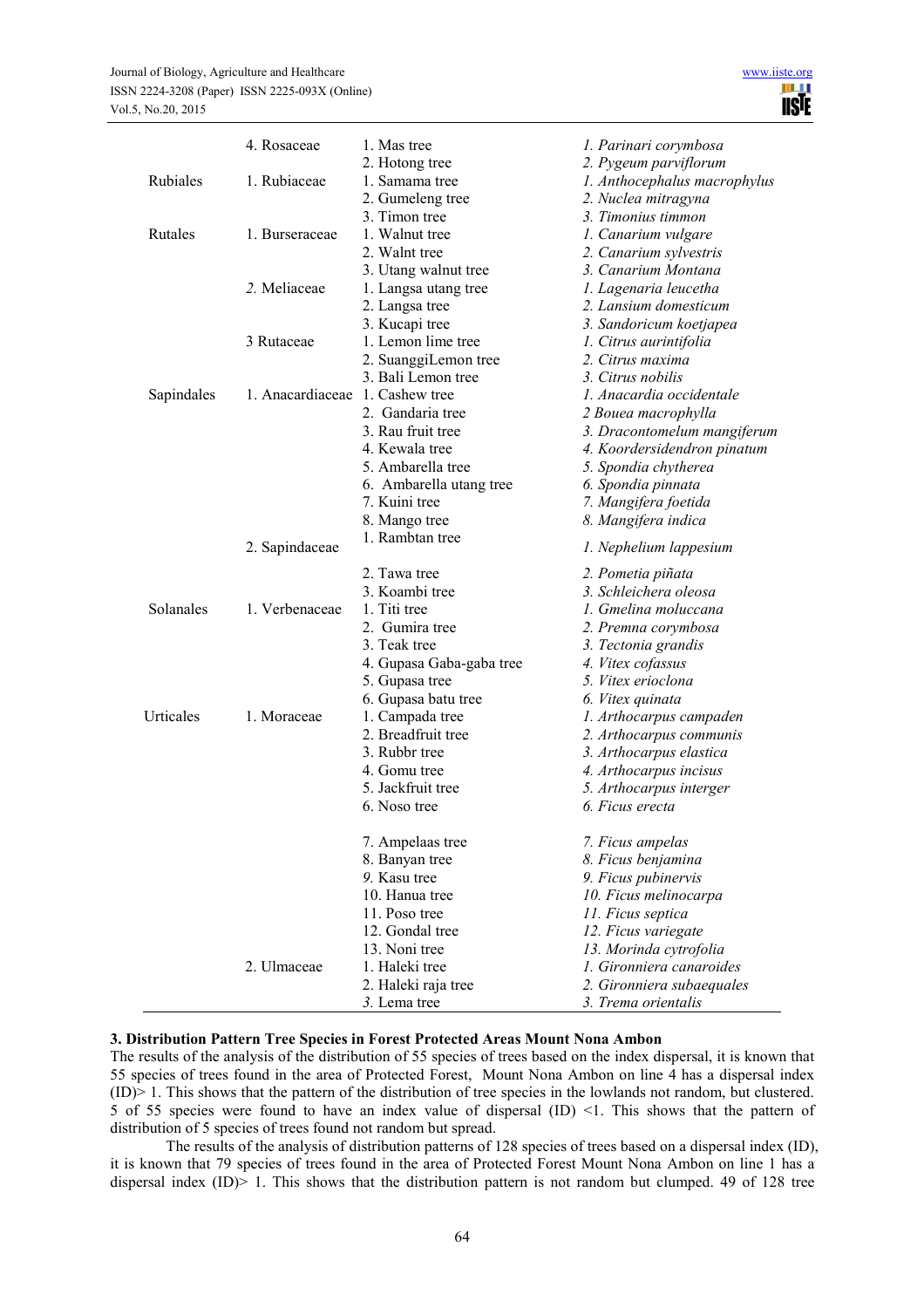species found to have a dispersal index (ID) <1. This shows that the pattern of distribution of 49 species of trees is not random but spread.

The results of the analysis of distribution patterns of 84 species of trees found in the area of Protected Forest, Mount Nona Ambon on line 3 by a dispersal index (ID), it is known that 50 species have dispersal index (ID)> 1. This shows that the pattern of population distribution tree-the trees in this area are not random, but clustered. 34 types of 84 species were found to have a dispersal index (ID)  $\leq$  1. It shows 34 species of trees are found are not random in this spread.

The results of the analysis of distribution patterns of 69 species of trees found in the area of Protected Forest, Mount Nona Ambon on line 3 by a dispersal index (ID), it is known that 53 species have dispersal index  $(ID)$  = 1. This shows that the pattern of population distribution tree-the trees in the forest area is not random, but clustered. 16 types of 69 species were found to have a dispersal index (ID)  $\leq$  1. It shows 16 species of trees are found are not random in this spread.

In general, the pattern of distribution of tree species in the area of Protected Forest Mount Nona Ambon is in cluster. Clumped distribution patterns shown showed the presence of a strong interaction between the types of trees that exist, and is associated with other factors in the habitat that is not measured. Smith (1992) explains that the distribution pattern is a consequence or result of the responses or interactions between species. However, this factor is not the sole factor that act alone, but together with other environmental factors, such as the response to get light, the characteristics of nutrient supply or utilization of resources and response to seasonal variations in temperature.

Odum (1998), suggests the distribution group is the nature of the structure in most populations of plants. Grouping is the result of individuals (1) in response to changes in daily weather and season, (2) respond to differences in habitat local (3) as a result of reproductive process, or (4) as a result of the appeal of social improve the lives of a group. In addition, there may be certain tree species that reproduce themselves generative by generating new individuals through the mobility of the grain high that spread far not spread from the mother that cause individual grouping. There are also certain types of grains that have light scattered by the wind so the ability to widely spread in the whole area is quite extensive. It may also assist in the grouping.

 One type of tree that dominates in the area of Protected Forest, Mount Nona Ambon city is Gandaria tree. The results of the analysis of the distribution of Gandaria (Bouea. Macrophylla) in the Protected Forest Mount Nona Ambon show results Index dispersal on line 3 (including village Wara, Around the area TV RI and PENSIP) amounted to 0.742198 with distribution patterns spread, line 1 (including village Siwang) of 0.905517 to spread its distribution pattern, line 3 includes hamlet 0.753299 Series with the distribution pattern of spread, and line 4 (including the Village Fortress and village Amahusu) of 0.5114061 to spread its distribution pattern. Ability Gandaria (Bouea macrophylla) spread in the entire study area allegedly due Gandaria (B. macrophylla) are able to create or modify a local micro-climate or habitat that provide habitats that encourage this trait for a more prominent and spread everywhere. According to Cox and Mor (1992), that the individual or group can spread everywhere due also due to the ability of the species capable of responding to changes in habitat, competition, predation, climate change. Other factors are also influential is Gandaria high spread everywhere also as a result of the reproductive process through seed dispersal high mobility, either naturally or through the spread of animal and human intervention, given Gandaria has economic value.

# **REFERENCES**

Anonim, 2009. *Laporan kerja Dinas Kehutanan Kota Ambon* 

- *Anonim, 2015. Manfaat Gandaria. http://manfaat.co.id/15-manfaat-buah-gandaria-bagi kesehatan. Diakses pada tanggal 16 Februari 2015*
- Anonim,2015. *Maranta arundinaceae*. https://en.wikipedia.org/wiki/Maranta arundinacea. Diakses pada tanggal 17 Januaari 2015
- Badan Meteorologi, Klimatologi dan Geofisika, 2014.
- Badan Penelitian dan Pengembangan Hutan. 1975. *Daftar Nama Pohon-pohonan Maluku Utara dan Selatan*. Lembaga Penelitian Hutan. Bogor
- Barbour,G.M .K. Burk and W.D. Pitts. *Terrestrial Plant Ecology*. New York. : The Benyamin/Cummings Publishing Company.
- Cox. C,B dan Peter D Moore. 1991. *Biogeography.* An Ecological and Evolutionary Approach. Blackwell Scientific Publication. London.
- Cox, G.W. 1976. *Laboratory Manual of General Biology.* Dubuque, IO: San Diego State University & Win. C. Brown Company Publisher.
- Departemen Kehutanan. 1999. Undang-Undang Republik Indonesia No 41 Tahun 1999 Tentang Kehutanan. Jakarta
- Dewi, S., Ekadinata, A., Nugroho, D. K. 2008. *Land cover changes in different forest transition stages in Indonesia: East Kalimantan, Jambi and Lampung*. World Agroforestry Centre. (ICRAF). Bogor